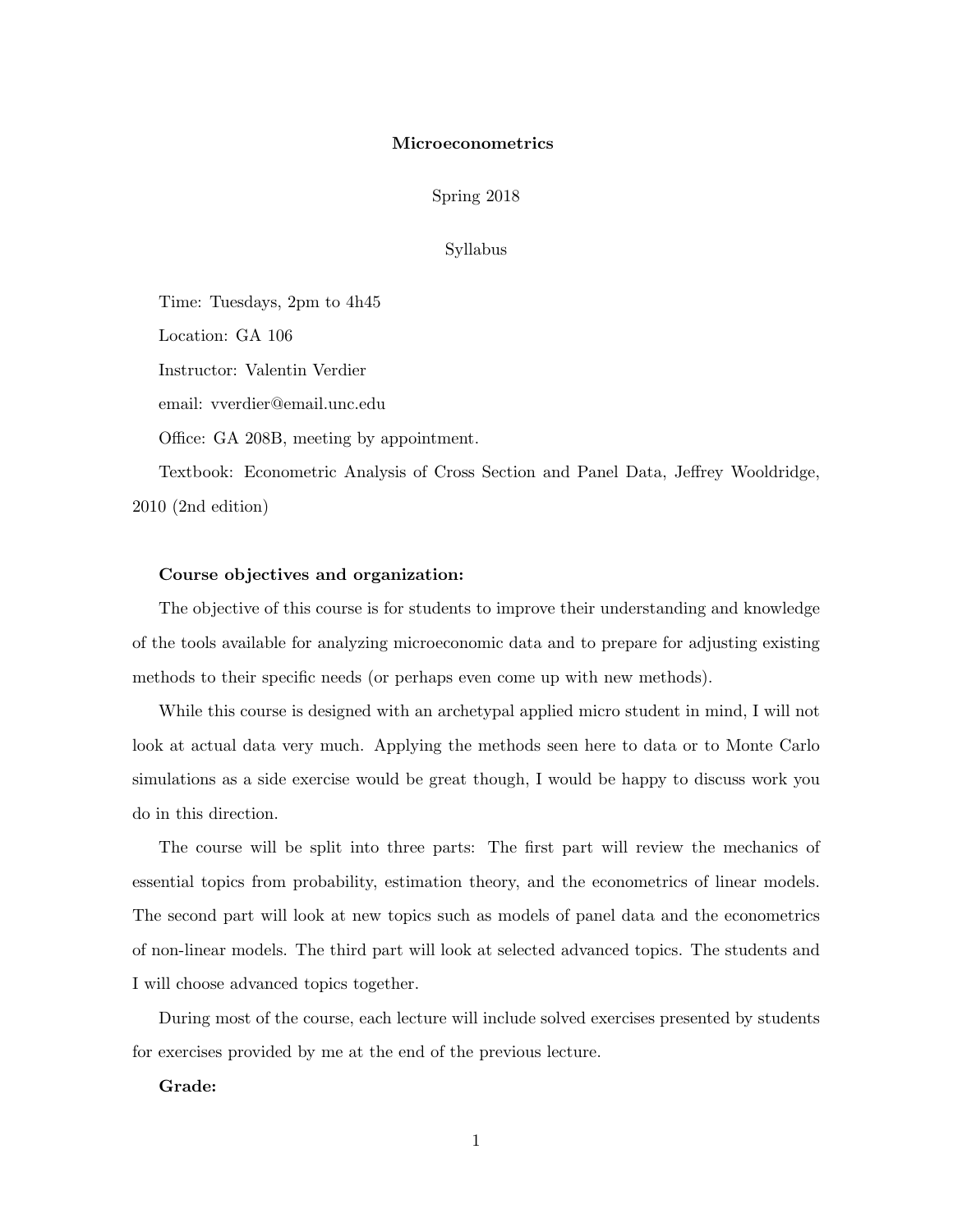The grade will come from the solved exercises presented during class, two in-class exams, and student presentations on advanced topics.

#### Chapters to read before the start of the semester:

Chapters 1, 2, 3

## Topics:

- Week 1: Basic tools (chapters 2 and 3)
- Week 2: Linear regression models (chapter 4) and Linear IV models (chapter 5&6)
- Week 3: Linear panel data models 1 (chapter 7&10&11)
- Week 4: Linear panel data models 2
- Week 5: Buffer week on linear models.
- Week 6: Midterm 1
- Week 7: Non-linear models of cross-sectional data (chapters 12-15)
- Week 8: Non-linear models of panel data 1
- Week 9: Non-linear models of panel data 2 (including long panel asymptotics)
- Week 10: TBD textbook or advanced topic on non-linear models.
- Week 11: Midterm 2
- Week 12: TBD advanced topic
- Week 13: TBD advanced topic
- Week 14: TBD advanced topic
- Week 15: TBD advanced topic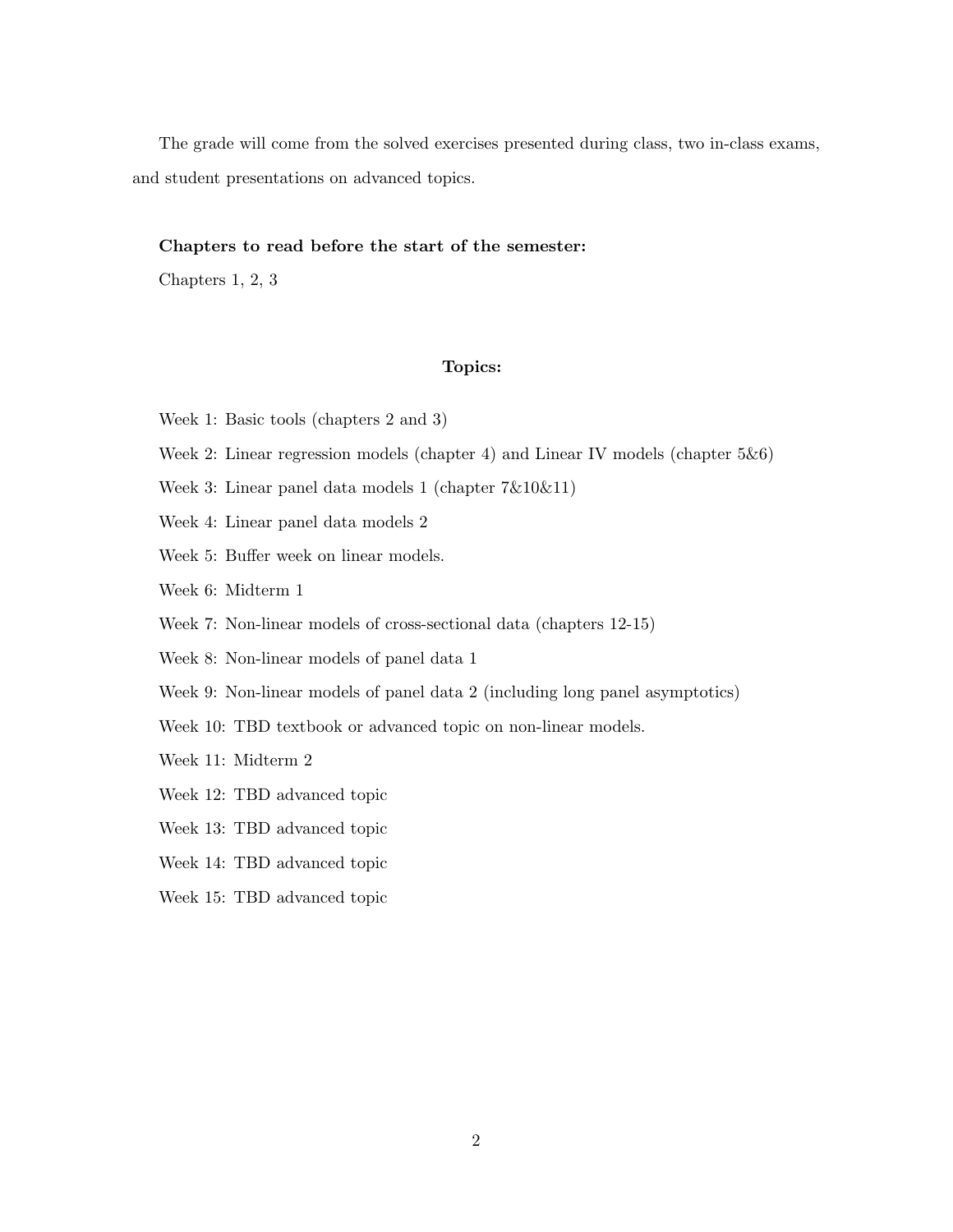# Possible Special Topics

- Local Average Treatment Effects and Extrapolation
	- Kline and Walters 2019, Mogstad et al. 2018,...
- Multi-Way Fixed Effects Models / Mobility Networks
	- Bonhomme et al. 2018, Jochman and Weidner 2018, Kline et al. 2018,...
- Structural vs. reduced form debate
	- Heckman and Urzua JE 2010, Deaton JEL 2010, Imbens JEL 2010, Angrist and Pischke JEP 2010, Nevo and Whinston JEP 2010
- Regression discontinuity design
	- Hahn, Todd, Van der Klaauw Ecta 2001, Li and Racine's textbook, Fan and Gijbels 1992, Hansen's lecture notes: http://www.ssc.wisc.edu/˜bhansen/718/NonParametrics2.pdf, Imbens and Lemieux JoE 2008, Imbens and Kalyanaraman ReStud 2012, Calonico, Cattaneo, Titiunik Econometrica 2014.
- Cross-sectional dependence
	- White 2001 textbook for cluster dependence. This textbook is a great reference that I advise anyone to purchase. Conley Journal of Econometrics 1999, Jenish and Prucha JoE 2009 and 2012, Kuersteiner and Prucha JoE 2013, Kelejian and Prucha JoE 2007, Canay Romano and Shaikh Econometrica 2017
- Social interactions
	- Manski Review of Economic Studies 1993, Graham Econometrica 2008, Goldsmith-Pinkham and Imbens JBES 2013,...
- Network formation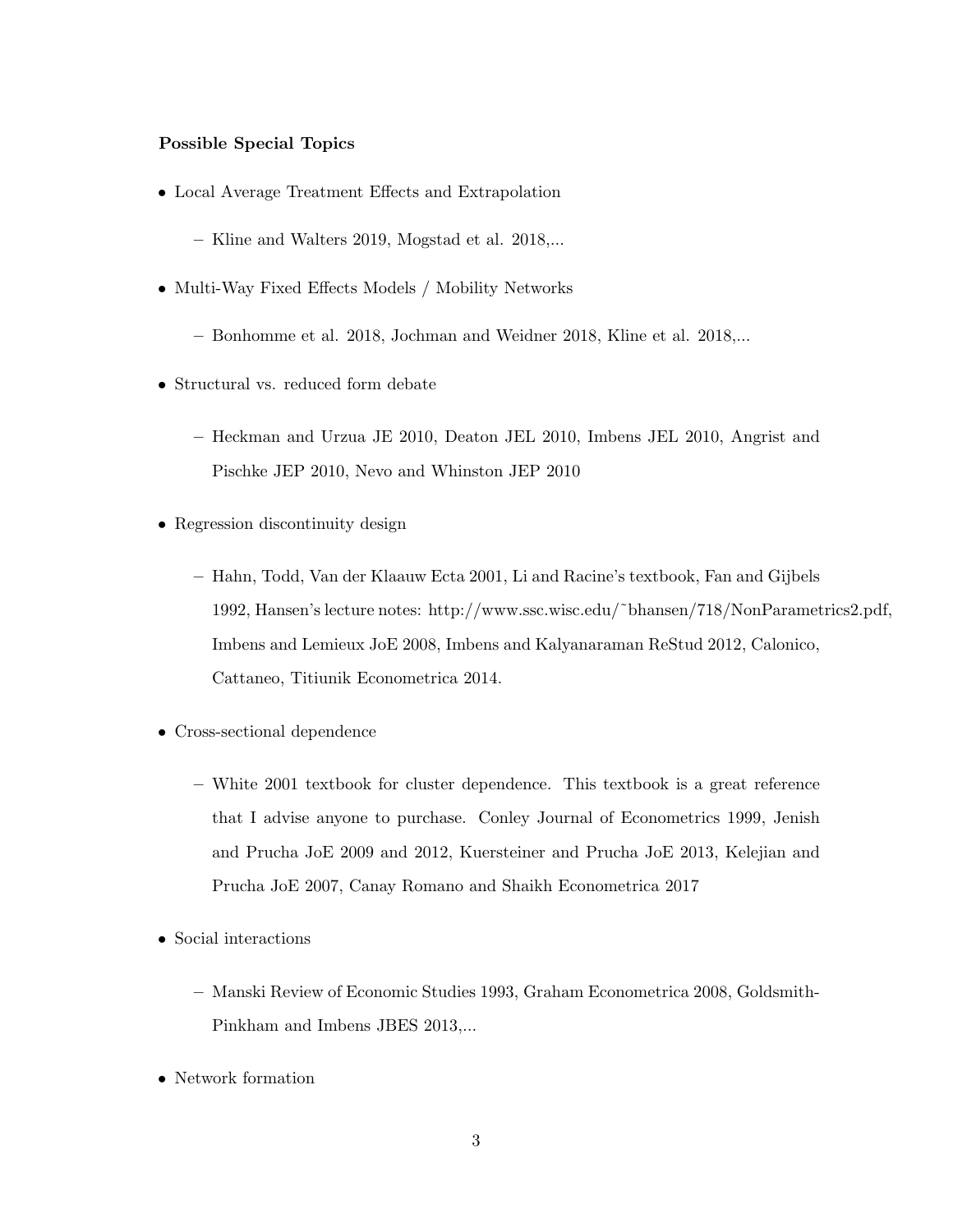- Chandrasekhar and Jackson 2015, Leung 2015, de Paula, Richards-Shubik, Tamer 2015, Menzel 2015, Graham 2015
- Optimal Instruments
	- Chamberlain 1987, 1992a, 1992b Donald, Imbens and Newey Journal of Econometrics 2009
- Dynamic Models of Panel Data
	- Arellano and Bond Review of Economic Studies 1991, Wooldridge Journal of Applied Econometrics 2005, Torgovitsky working paper 2016
- Long Panel
	- Alvarez and Arellano Econometrica 2003, Hahn and Kuersteiner Econometrica 2004, Kim and Sun Journal of Econometrics 2013
- Marginal treatment effect models
	- Heckman and Vytlacil, Econometrica 2005
- Robust estimation and inference
	- Gourieroux, Monfort and Trognon Econometrica 1984
- Non-parametric IV
	- Newey and Powell Ecta 2003, Blundell and Powell ReStud 2004, D'Haultfoeuille ET 2011
- Estimation of models of demand from aggregate data
	- Berry Levinsohn and Pakes 1992, Berry, Linton and Pakes 2004, Berry and Haile 2014, 1016